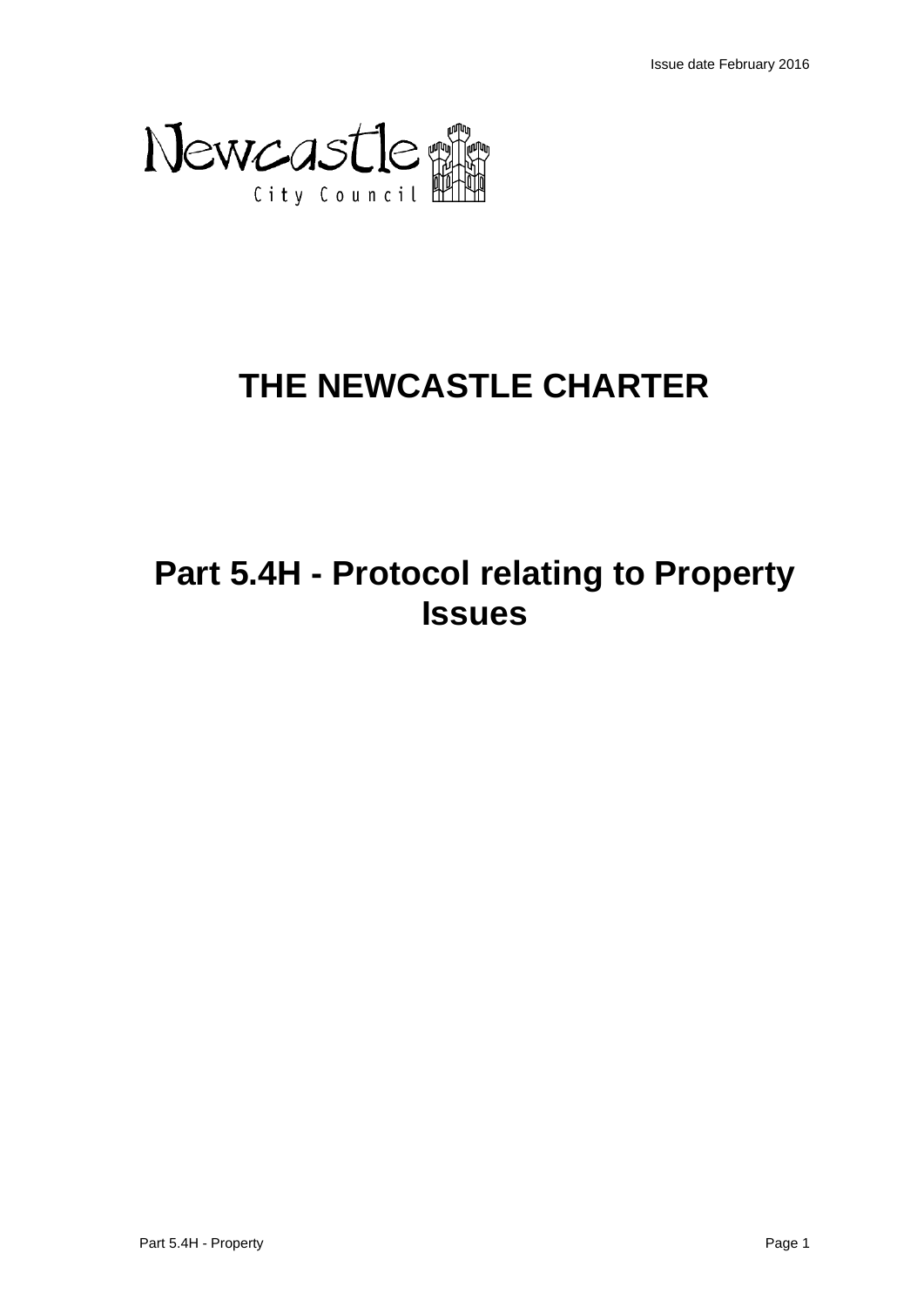## **Notes: -**

This protocol provides guidance on how the Council makes decisions on matters involving the acquisition and disposal of land and property.

It seeks to ensure that appropriate professional advice is sought and that the Council complies with its statutory and fiduciary duties in relation to "best consideration".

# **Statutory Sources**

Local Government Act 1972, ss. 120 – 123

Circular 06/03 Local Government Act 1972 General Disposal Consent (England) 2003 - Disposal of land for less than the best consideration which can reasonably be obtained.

## **Authorisation**

This was originally approved by City Council on 5 July 2000.

It has been amended to take account of changes to the Constitution since then.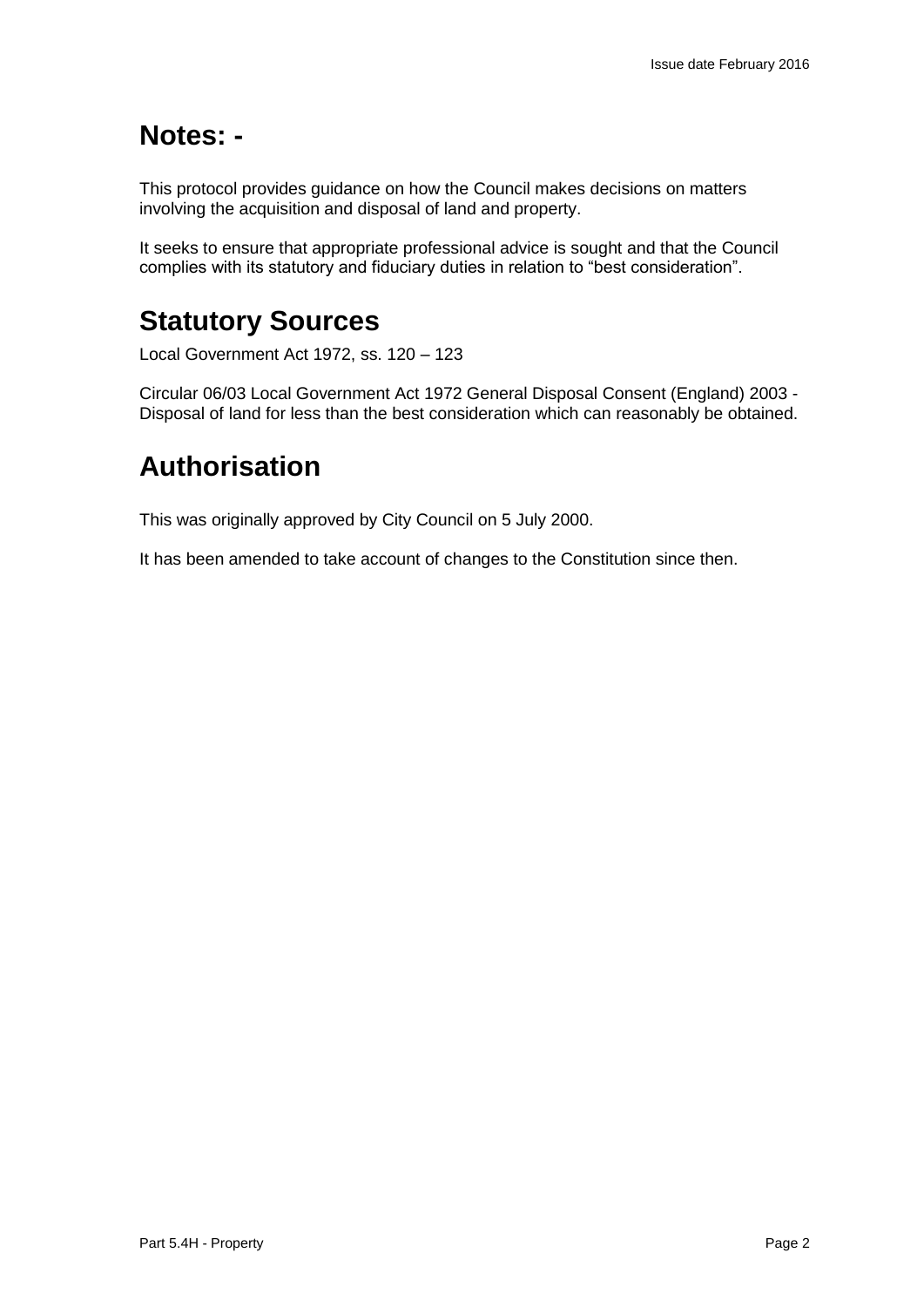## **Protocol Relating to Property Issues**

- 1. Purpose of this Protocol
	- 1.1. The purpose of this Protocol is to provide guidance in relation to the acquisition and disposal of land and other property issues.
	- 1.2. It addresses the key issues necessary to ensure probity in relation to property matters.
	- 1.3. It was originally issued by the former Director of Strategic Support and Head of Legal Services under paragraph 6 of the *Protocols on the Exercise of Officer Delegations* in Part D of *The Newcastle Charter*. **Delegated Officers are required to follow this Guidance**.

#### 2. Overriding Principle

2.1. Issues relating to the acquisition and disposal of land and other property issues must be dealt with in a fair, transparent and auditable process that is open and subject to scrutiny so far as it compatible with protecting commercial confidentiality.

#### 3. The Council's Functions

- 3.1. The Council has a number of different statutory interests as landowner, as promoter of development in furtherance of its statutory functions and as local planning authority responsible for determining planning applications.
- 3.2. Ultimately, the Council has a responsibility of ensuring that these functions are co-ordinated and operate holistically in the interests of the City and its citizens.
- 3.3. However, the integrity of the different functions must be protected planning issues need to be determined in accordance with planning law, property issues must be considered in accordance with property law, and one function should not be unduly affected by the other.
- 3.4. It is a question a balance in all the circumstances and these protocols seek to ensure that the proper balance is achieved.
- 3.5. Furthermore all officers must act in accordance with local government law, the Council's Standing Orders, Financial Regulations, Codes and Protocols, and their own professional rules.

#### 4. Cabinet Responsibility

- 4.1. The following matters should generally be referred to Cabinet for decision:-
- The principle of significant acquisitions or disposals except where the proposal forms part of an overall scheme or project that has been approved under delegated powers by an officer or committee of the Council.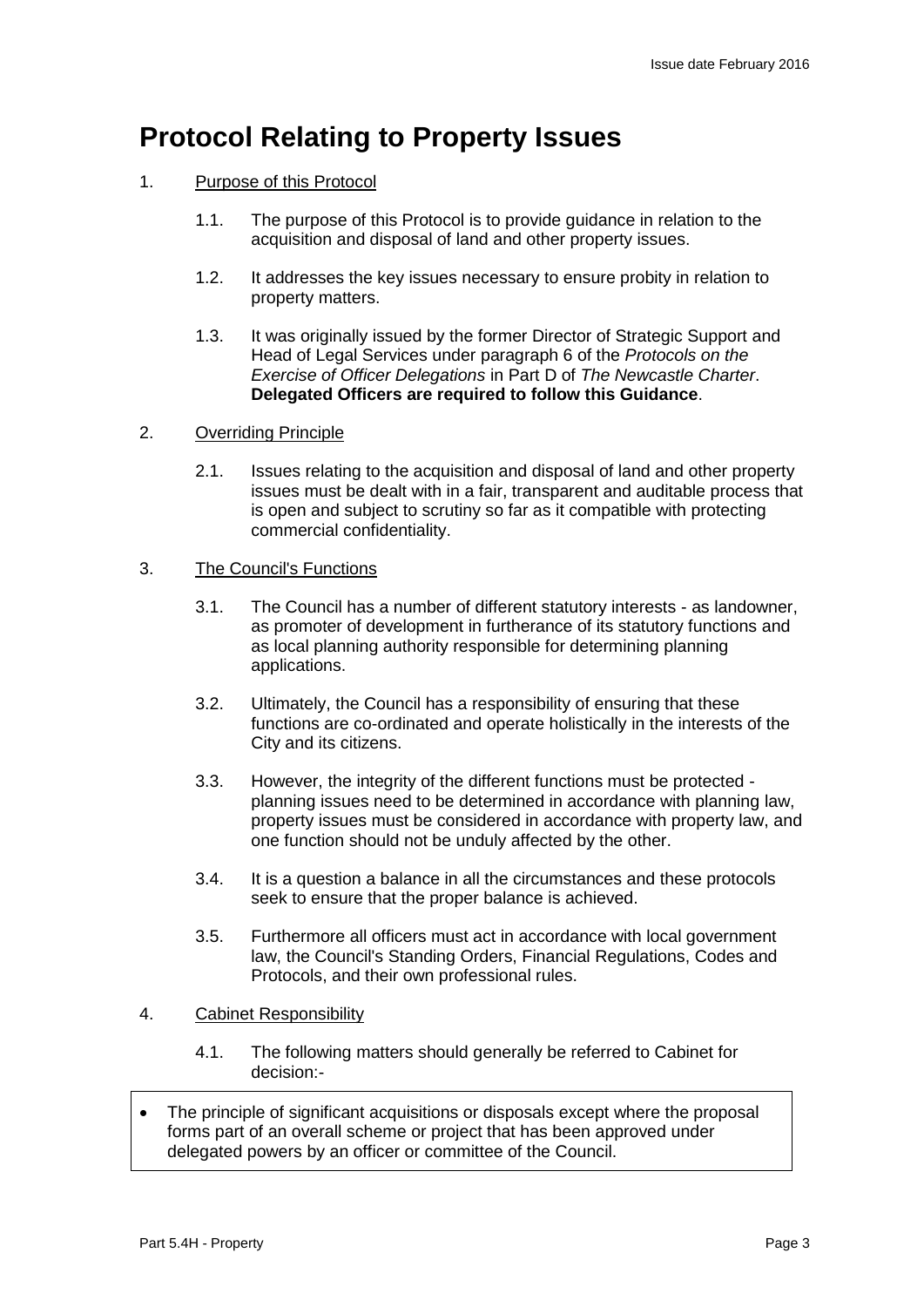- Freehold or leasehold disposals/acquisitions where the consideration is greater than £250,000.
- Leasehold disposals/acquisitions where the rental value is greater than £100,000 per annum.
- Disposals not at best consideration (other than leases of seven years or less) whether or not the disposal falls within the terms of a general or specific consent from the Secretary of State.
	- 4.2. In all other cases, officers should decide whether to exercise delegated powers or refer matters to Cabinet or an individual member of Cabinet for decision in accordance with the principles in Annex 3 to Part 3.13 of *The Newcastle Charter*.
	- 4.3. Decisions of Cabinet or individual Cabinet members may be subject to "call-in" under the Scrutiny Committee Procedure Rules (Part 4E of *The Newcastle Charter)*
	- 4.4. All reports to Cabinet or individual Cabinet members relating to the acquisition or disposal of land and other property issues shall include advice from
		- The Executive Director of Environment and Regeneration (or other appropriate Director)
		- the Head of Property and Asset Management
		- the Assistant Director Legal Services (as the Council's Monitoring Officer) and
		- the Director of Resources (as the Chief Finance Officer),

unless they have indicated that they do not wish to give advice.

- 4.5. Alternatively, these officers shall have the right to report separately in their own name.
- 4.6. In order to ensure compliance with the duty with regard to best consideration:-
	- 4.6.1. In all cases, the Head of Property and Asset Management shall state in such reports whether in his or her professional opinion the Council is or is not receiving or giving best consideration.
	- 4.6.2. Where the Council is not receiving best consideration, the Assistant Director Legal Services shall indicate whether in his or her opinion it is necessary to obtain the consent of the Secretary of State or whether the circumstances fall within the terms of a general consent; and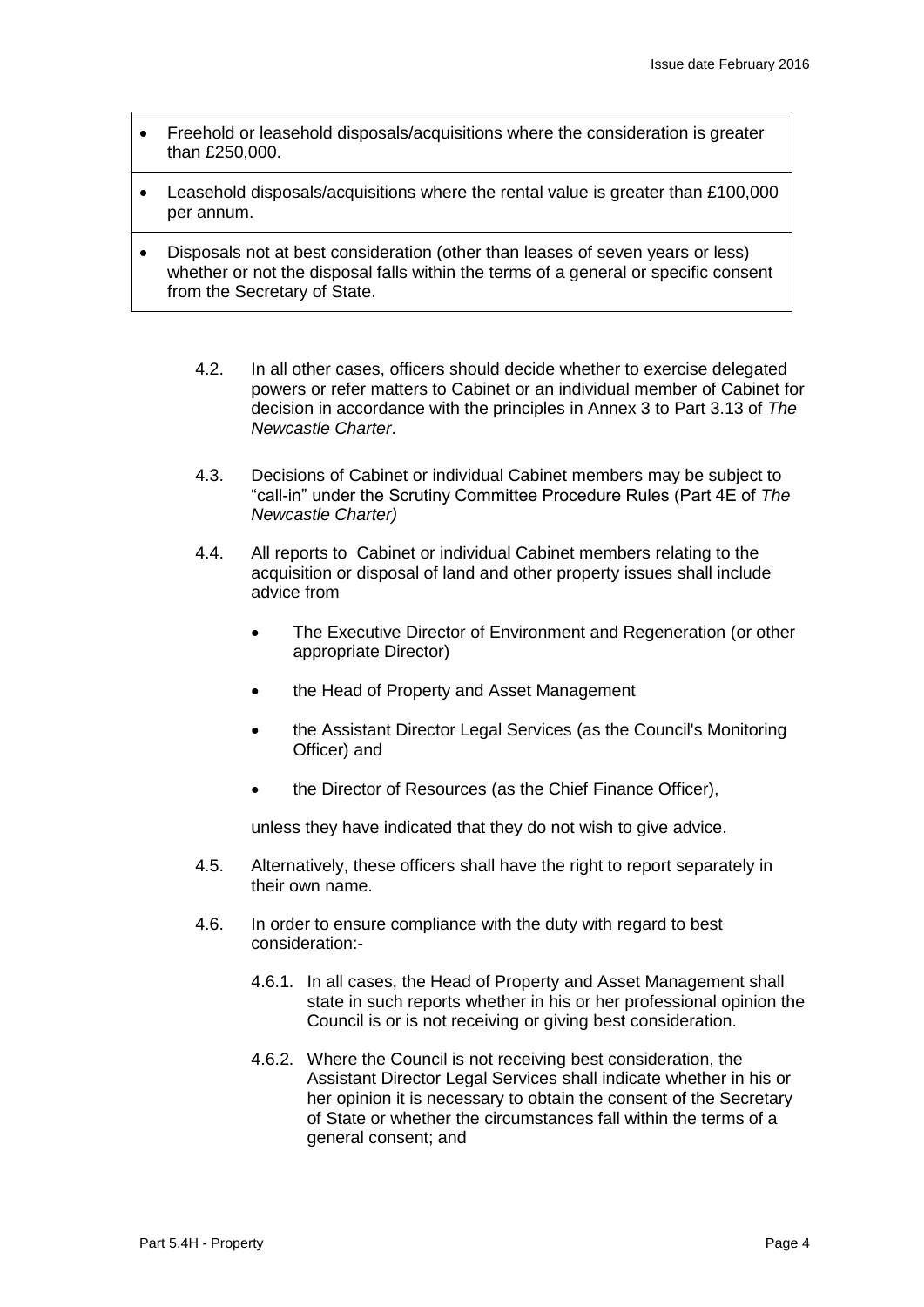4.6.3. Where the Council is not receiving best consideration, the Director of Resources shall give advice on any financial consequences for the Council.

#### 5. Officer Responsibilities

5.1. Officers shall have the following responsibilities in respect of property issues:-

| <b>Executive Director of Environment and</b><br>Regeneration | Leading, Overseeing and Co-<br>$\bullet$<br>ordination of the Council's functions<br>with regard to property, planning and<br>economic regeneration. |
|--------------------------------------------------------------|------------------------------------------------------------------------------------------------------------------------------------------------------|
| <b>Head of Property and Asset</b><br>Management              | The Council's principal professional<br>adviser on property issues.                                                                                  |
|                                                              | Responsible for exercising delegated<br>powers in respect of property<br>matters.                                                                    |
|                                                              | Responsible for advising other<br>officers when exercising their<br>delegated powers in respect of<br>property matters.                              |
|                                                              | Responsible for ensuring the integrity<br>of the property functions.                                                                                 |
| Director of Housing, Planning and<br>Transportation          | The Council's principal professional<br>adviser on planning issues.                                                                                  |
|                                                              | Responsible for ensuring the integrity<br>of the planning functions.                                                                                 |
| <b>Assistant Director Legal Services</b>                     | <b>Ensuring that the Council acts</b><br>lawfully.                                                                                                   |
|                                                              | Preparation of legal documentation<br>(except where he or she agrees that<br>they may be prepared by others).                                        |
|                                                              | Execution of documents under seal<br>and under hand (in accordance with<br><b>Standing Orders and Financial</b><br>Regulations).                     |
| <b>Director of Resources</b>                                 | Ensuring financial probity.                                                                                                                          |

#### 6. Officer Delegations

6.1. Except as provided in paragraph 8.2, all officer decisions under delegated powers in respect of property matters shall be made by the Head of